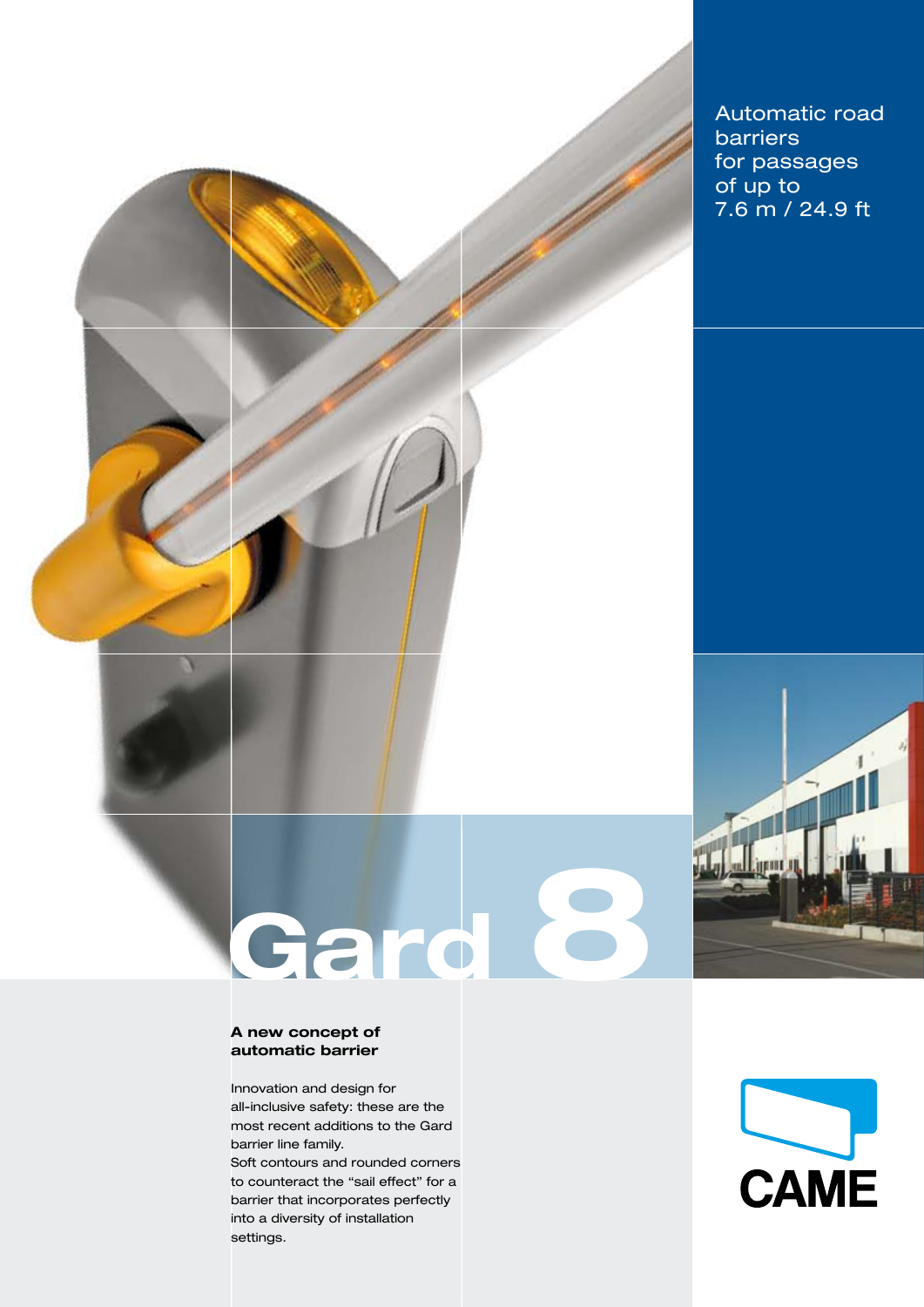# **Gard 8**

# Automatic road barriers

Designed for a range of large openings up to 7,6 m / 24.9 ft, the Gard 8 barriers are the ideal solution for control of roads and parking areas for industrial and public use.

The Gard 8 series is available in the 230 V AC motor and the 24 V DC motor versions.



**A blend of design and modern technology of illumination.** The exclusive incorporated flashing light with a lighted LED diffuser needs no special maintenance and ensures complete visibility of the warning light.



**The protective guard on the bar is a standard feature.** Protects the user from possible risk when the bar is in rotation.



#### **Perfectly integrable.**

The safety photocells are applied directly onto the bar and integrate harmoniously and aesthetically with the system.

The series offers many new features, all marked by innovation

> **Maximum safety.** An electronic contact automatically interrupts the power supply voltage as soon as the inspection door is

opened.

**Round tubular bar.**

For maximum reduction of the sail effect ensuring correct functioning even in areas subject to high winds.

**Luminous cord.** Superior visibility of the arm and maximum durability of the light fixtures.

**Command electronics.**

Protected by a die-cast aluminium guard, it is positioned to make any type of intervention extremely practical.

**Differentiated sensitivity spring.** For exceptional balancing of the bar.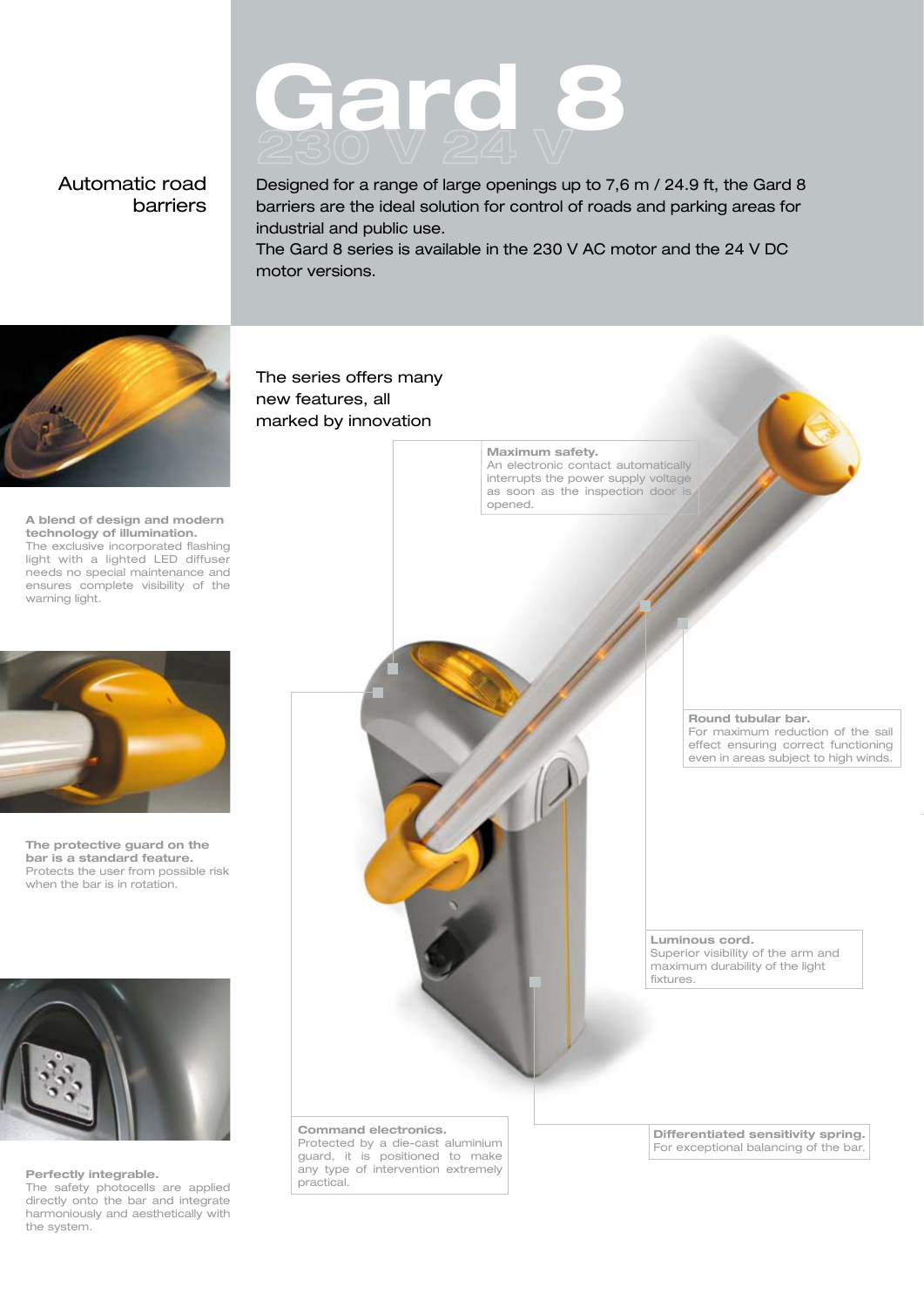

# The 230V electronics

The Gard 8 series barriers are constructed with next-generation electronics that guarantee total control of the automatic system, improving and increasing the usual safety and control functions, such as:

- > **Comprehensive AUTOTEST of all the safety devices** connected to the system prior to activating the motor (electronic autotest). > **Electronic control of the movement**
- of the bar with obstacle detection (anti-crushing function).
- > **Safety feature even when the bar is stationary**
	- all controls are invalidated if an obstacle is detected by the safety devices.

# The advantages of 24 V barriers  $\dot{a}$

Streets, parking areas, collective areas or simply specific functional and security needs of the system can call for the use of a Gard system with 24V technology.

#### **> Frequent blackouts**

The electronics of a Gard 8 24 V system automatically recognizes a lack of power and activates emergency operation with special auxiliary batteries.

#### **> Keep speed in check**

For total service, the 24 V electronics enables the operating speed to be adjusted depending on whether the situation requires faster or slower openings and closings.

#### **> Intensive traffic**

The low-voltage motor ensures operation of the barrier for intensive traffic conditions, such as streets, parking areas and other areas entailing constant, intensive operation.

#### **> Rapid transit**

The 24 V technology regulates the barrier opening time between 8 and 4 seconds.



# Also available as a set or with synchronous action

Thanks to the additional RSE card the barriers can be installed facing each other or be synchronised with the "compass" function at the same access point.



# Global entry control

The Gard series automatic barrier system can be connected to many of the Came access control systems that allow identification, memorization, and entry and exit only to authorized personnel. The equipment can also be integrated with a global access control system for specific departments in a company or the services offered by a collective structure and apartment blocks.